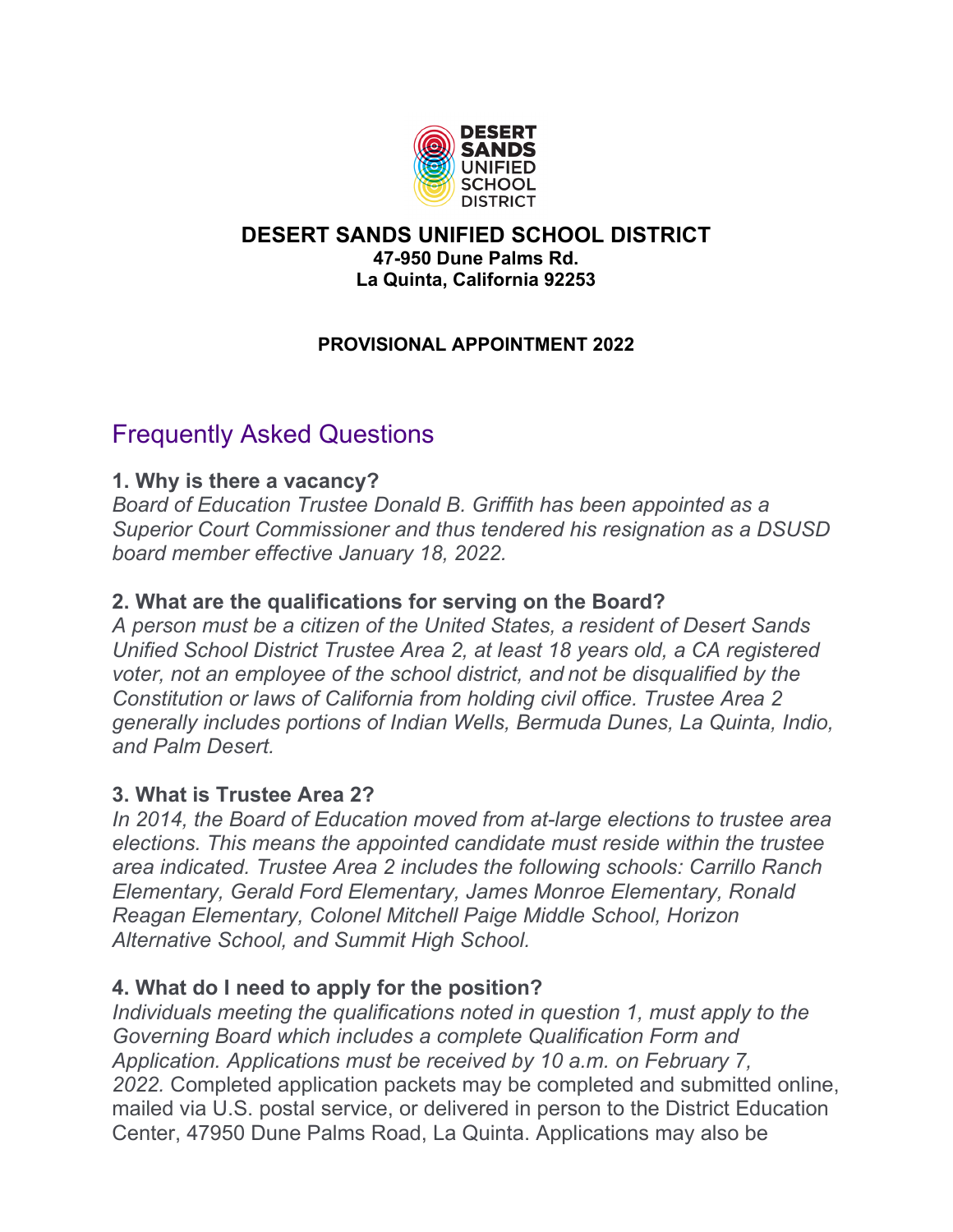submitted via email to Blanche Ramirez at [blanche.ramirez@desertsands.us.](mailto:blanche.ramirez@desertsands.us) All completed applications must be received no later than 10:00 a.m. on February 7, 2022. *Applicants must be available for interviews with the Board at an open meeting on February 15, 2022.*

## **5. If I am selected by the Board, when do I take office and when do I run for election?**

*The Board anticipates making a selection at a Special Board Meeting on February 15, 2022. The appointment will become effective immediately, and the appointee will be sworn in and may immediately begin performing the duties of the office.*

*During the initial 10 days after the appointment, the Board will notify the community of the provisional appointment, including the name of the new Board member. The appointment will become final in 30 days unless a petition is filed with the Riverside County Superintendent of Schools requesting an election, in which case a special election will be called to fill the vacancy.*

*After the appointment becomes final, the Board member will serve until November 2022, at which time he or she may run for election to serve this role for the next term. The successful candidate will be subject to the District's standard fingerprinting and background check process.*

# **6. What other information should I consider?**

*Serving on the school board can be a valuable and satisfying way to make a significant contribution to the community.* 

*As public officials, Board members do have to comply with certain restrictions not encountered in their private lives. Upon assuming office, a Board member must file a Statement of [Economic Interest](http://www.fppc.ca.gov/forms.html#title1) which is a public document that discloses the Board member's financial holdings and other economic interests within the boundaries of the District (excluding a personal residence). Board members must refrain from Board activities which constitute a conflict of interest or which are incompatible with their role as Board member. Board members are subject to the [Brown Act.](https://leginfo.legislature.ca.gov/faces/codes_displayText.xhtml?division=2.&chapter=9.&part=1.&lawCode=GOV&title=5.)*

*Election campaigns are separate from district activities and the candidate must fund their campaign with private contributions in accordance with the rules of the Fair Political Practices Commission [\(FPPC\)](https://www.fppc.ca.gov/).*